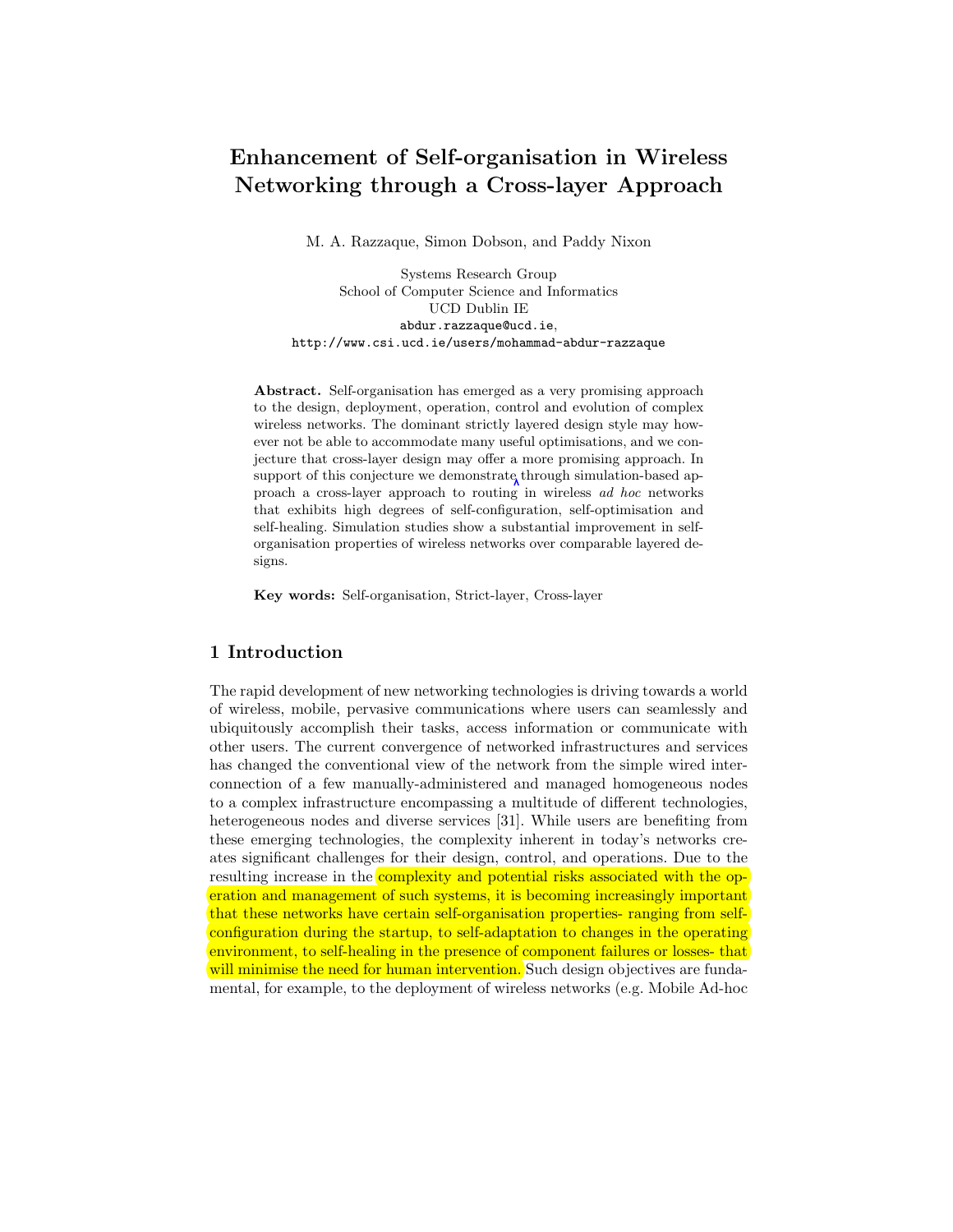Networks) whose operations are based on ad hoc discovery and routing between network nodes. Self-organisation is also an increasingly important feature for the wired Internet, particularly in the context of peer-to-peer and other emerging applications.

Layering is the key design methodology in communications protocol stacks, but this strict layering is being threatened by next-generation wireless-dominated networking. To obtain self-organisation behaviours in networking systems within existing strictly-layered approaches may be possible, but will not leverage all the possible optimisations. We conjecture that cross-layer approaches with their architectures are better than the existing strict layering approaches in achieving the self-organisation like "self-\*" properties in networking systems. This is why the key objective of this work is to show the potential of the cross-layer approaches in enhancing the self-organisation in wireless networking.

Mobile Ad-hoc Networks (MANETs) is one of the key wireless networking environments where self-organisation is very crucial. Interestingly none of the "self- \*" behviours in networking systems are extremely orthogonal, which means there is some dependency between them. This is why a self-organising system directly or indirectly comprises self-healing, self-configuration even the self-opitmisation [19, 10]. Moreover, discovery and routing are the two main procedures in selforganisation. So the enhancements to these properties will ultimately enhance the self-organisation in wireless networking systems. Therefore, for the demonstration we will exploit a cross-layer approach to enhance these properties in MANETs.

Cross-layer design breaks away from traditional network design, where each layer of the protocol stack operates independently [32]. In the cross-layer approach information is exchanged between different layers of the protocol stack, and end-to-end performance is optimised by adapting each layer against this information. Cross-layering is not the simple replacement of a layered architecture, nor the simple combination of layered functionality: instead it breaks the boundaries between information abstractions to improve end-to-end transportation. The rest of the paper is organised as follows. Section 2 briefly presents the self-organisation in wireless networking and a summary on self-organising algorithms. In Section 3, we provide a brief description of the cross-layer approach. This section also discusses the possibilities of the cross-layer approach in selforganisation property of wireless networking systems. Section 4 briefly presents some related work. In Section 5, through simulation-based approach we show that cross-layer has the potential to enhance the self-organisation property in MANETs like wireless networking environment. Finally, we conclude and give some directions for future work.

# 2 Self-organisation

Self-organisation can be defined as a process in which the internal level of organisation of a system increases automatically without being guided or managed by an outside source [18, 17, 24]. A self-organising system is organised without any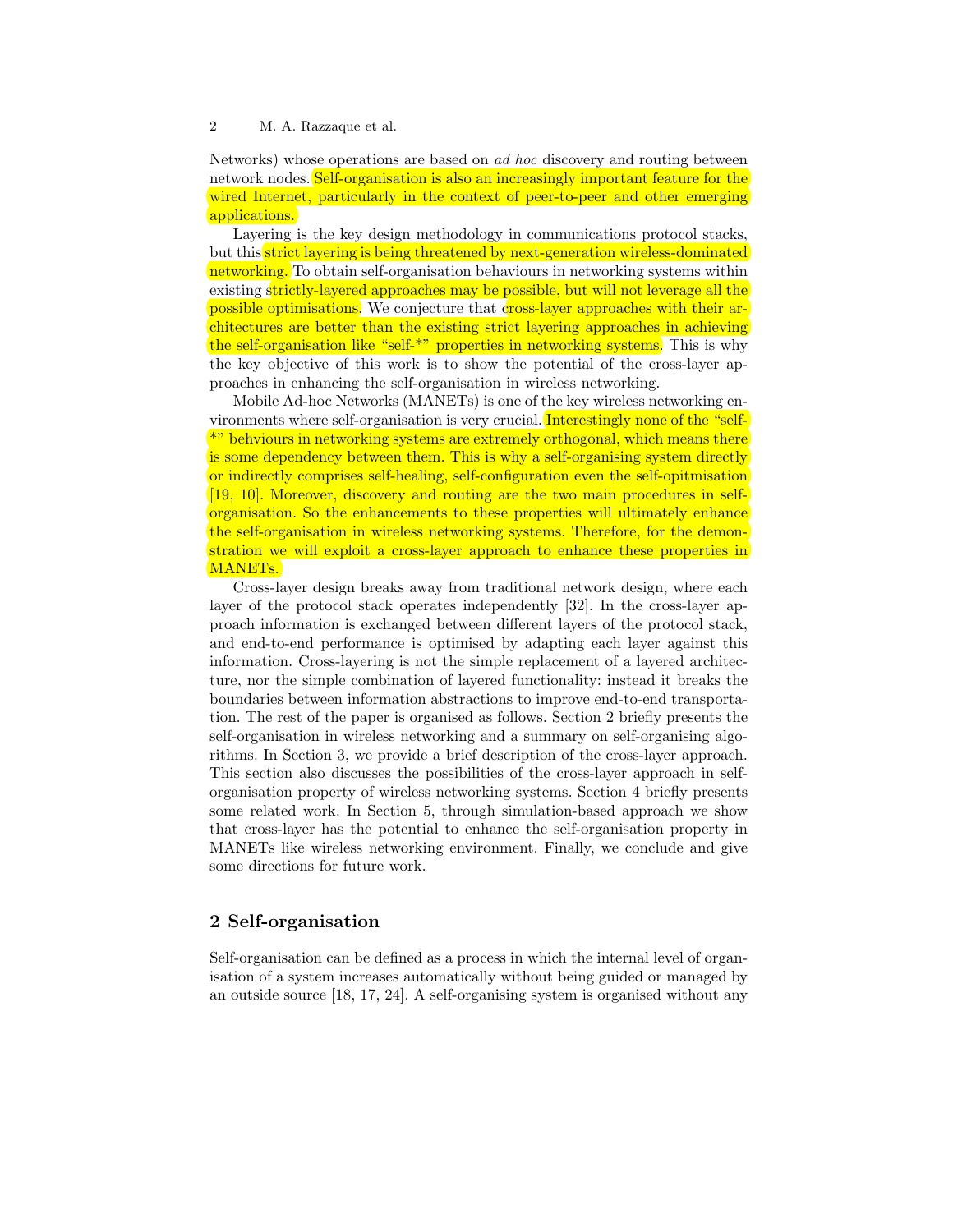external or central control and able to perform complex tasks at the collective level with relatively simple individual behaviours, local interactions without central control or hierarchy. The most significant features of self-organising systems are that there is no central control on the global behaviour of the system; and the global structure and behaviours emerge from local interactions between the different entities or agents that form the whole system without explicit representation of these global patterns at the individual level. Self-organising systems have advantages over conventional systems in terms of robustness, flexibility, autonomy, and the spontaneous development of complex adaptation.

## 2.1 Self-organising Networking Systems

A self-organising network is one that works in an open dynamic environment with no pre-configured support for inter-networking or service location. Different from common self-organising systems, self-organising networks are highly dynamic and distributed, unpredictable, multi-hop and peer-to-peer networks with no central administration and pre-established infrastructure. Cluster or connected dominating set (CDS), tree, grid, or mesh based organisations are typical self- organised network architectures. In a self-organised network, failures, faults and breakdowns must be worked around, and configuration should be adapted optimally in response to the actual state of the network itself and its environment. This requires the support of self-healing and self-configuration in self-organised network. Self-organising communication networks have a range of advantages, for example, they are cost-effective, robust, fault-tolerant, adaptive, flexible, scalable, self-configuring, self-healing, and self-managing. Infrastructure and application are the two distinct level of self-organisation in a network. One is to self-organise the infrastructure level physical networks, which are what commonly concerned in various communication layers; the other is to self-organise the application level networks, which are logically on top of the communication layers. Infrastructure level self-organising networks are to form networks dynamically either based on wireless links for Internet extension and wireless connections for special purposes [33]. Examples include MANETs, Wireless Mesh Networks (WMNs), Wireless Sensor Networks (WSNs), etc. Application level self-organising networks are to form pervasive communicating and ubiquitous service-oriented distributed computing applications in open dynamic environments [34]. Overlay networks, peer-to-peer networks (P2P), distributed pervasive/ubiquitous applications are some examples of this type.

# 2.2 Self-organising Algorithms in Networking Systems

The creation of an ad hoc network and then making it self-organising requires a proper self-organising algorithm. Cluster-based [7, 22]and role-based or taskbased algorithms [20, 25] are popular in self-organising networks. A cluster-based self-organisation algorithm groups network nodes into clusters to efficiently forward packets to destinations. In a role-based or task-based self-organisation algorithms assign routing roles or tasks to nodes by sequentially selecting the best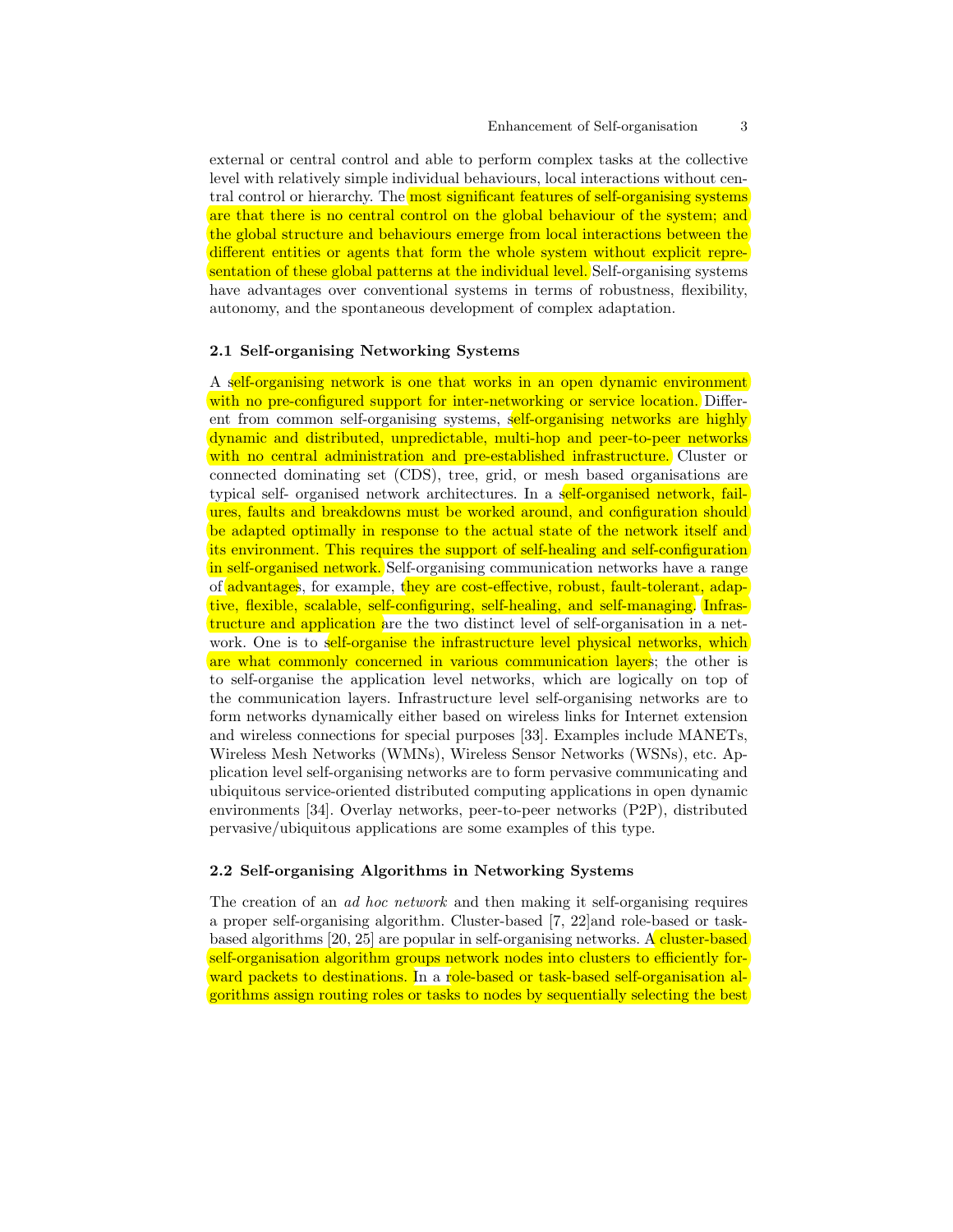matched nodes based on their connectivity and computing capacities. Other selforganising algorithms in self-organising networks include location informationaided self-organisation algorithms, biological inspired algorithms and economically inspired algorithms [33].

Discovery and routing are two main procedures in self-organisation algorithms. Discovery is a very important aspect of making an *ad hoc* network self organising. Discovery deals with two issues:

- Neighbor Discovery: It is the discovery of the node itself and its neighbors within the network. The initial state in a self-organised network is a collection of nodes that are unaware of each other's presence. Thus the first procedure for the nodes to self-organise or join a network is to discover their neighbours which they can communicate with. The simplest way to find neighbouring nodes or to let neighbouring nodes know their presence is to broadcast Hello" message.
- Service Discovery: The discovery of the services available to the node once it has placed itself in the network. Once a node has discovered the network, the next natural aspect for it to look for the services provided to it by the network it is connected to.

Routing is one of fundamental operations of a network. There are numbers of routing protocols proposed to work with ad hoc networks. Link state and distance vector are the two common approaches to solve the routing problem. In the link state each router needs to have a good picture of the network topology but in self-organising networks generally they do not have that and thus does not prove to be a good approach for self organising networks. Routing in selforganised networks is very much different from that in the networks with fixed infrastructure and has the following objectives:  $(i)$  it should scale well in terms of the number of nodes and geographical coverage;  $(i)$  routing should have scalable mechanisms that can cope with the dynamism in the network due to mobility; (iii) nodes need to be highly collaborative and redundant, but above all, can not use complex algorithms or protocols. Routing techniques may be broadly divided into proactive and reactive schemes [4]. Proactive protocols have a low delay as the route is already known, but they consume too much bandwidth to propagate the routing information. Reactive protocols use bandwidth efficiently but have a high delay and thus are not suitable for real time traffic. Ideally the routing protocol for a self organising network should be a combination of both the scheme, like the Zone Routing Protocol (ZRP) [15], Cross-layer Self-routing (CLSR) [28].

# 3 Cross-layer Design

The traditional layered design of network protocols is insufficiently flexible to cope with the dynamics of wireless-dominated next-generation communications. Recent studies [12, 27, 32] show that cross-layer approaches are the most promising way out for dynamic network architectures. Instead of treating a layer as a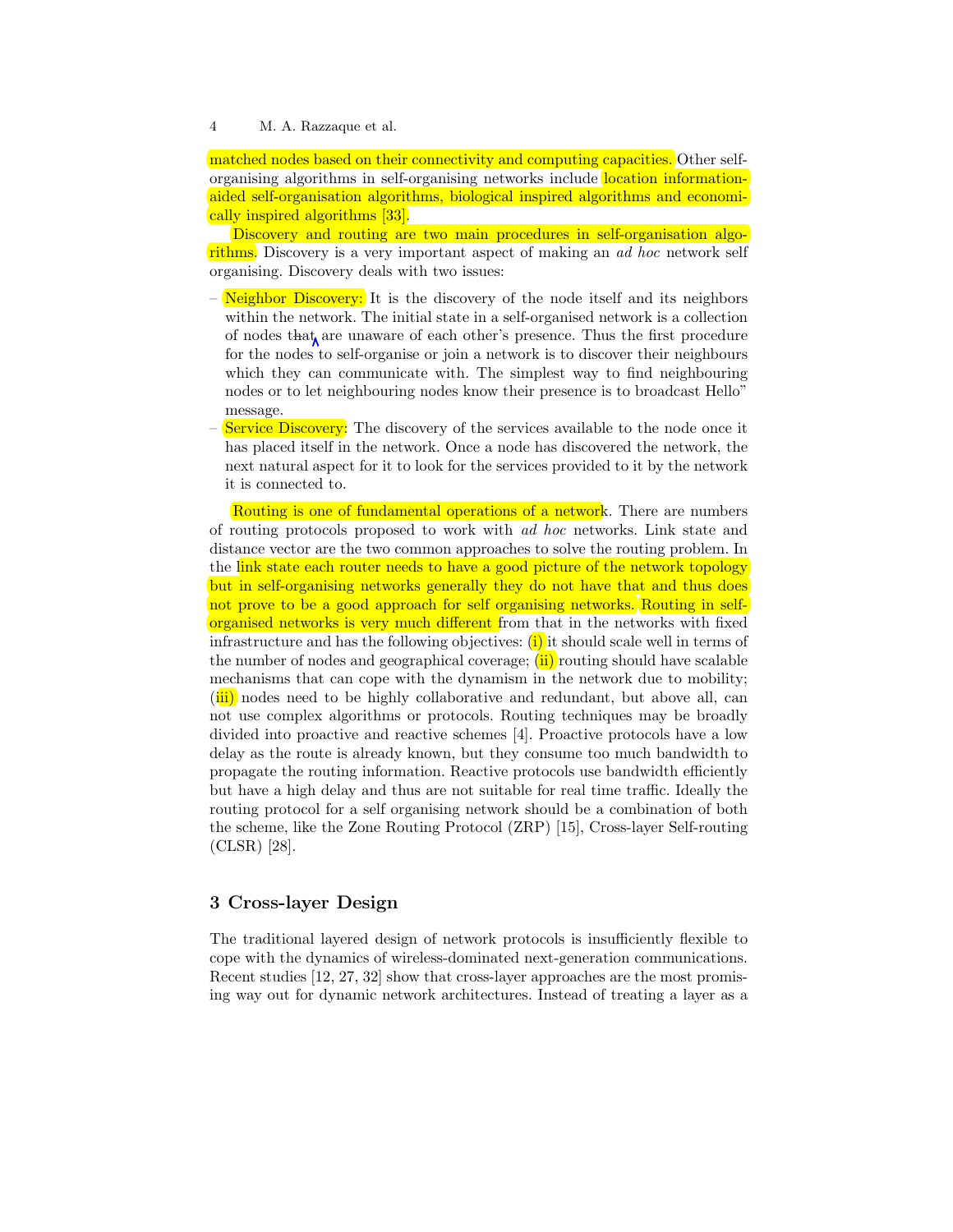completely independent functional entity, information can be shared amongst layers.

### 3.1 What is the Cross-layer Approach?

The approach (in networking) through which a layer in the networking protocol stack (e.g. TCP/IP) can interact or share information with one or more non-adjacent protocol layer/layers is known as the cross-layer approach. This information can be used to adapt protocol functionality in the presence of changing networking conditions, for decision processes such as route selection and as input for algorithms. Through sharing information, mechanisms of different protocols can be combined such as network layer topology maintenance and physical layer power control for example. It is even possible to create new kinds of adaptive applications such as multimedia applications which are sensitive to changing networking conditions. The ability to share information across layers is the central aspect of cross-layer design. So instead of a simple replacement, cross layering can be seen as an improvement of the layered approach. The bottom-line is to preserve the key characteristics of a layered architecture and in addition to allow for performance improvements and a new form of adaptability.

#### 3.2 Cross-layering in Self-organisation

Even with its success, strict layering has been criticised as failing to cope with the dynamics of wireless communication and providing too narrow interpretation of the information that can usefully be made use of at a particular layer of abstraction in a networking system [12, 27, 32]. By reducing the information available to a minimum in the interests of simplicity, it is possible that some opportunities for optimisation are lost. In particular, given the rise of "self-\*" behaving communications systems like autonomic communications, we would contend that contextual information of vital use in adapting the behaviour of a network to its use and environment is being neglected, and that this acts as a brake on the creation of self-organising, self-adaptive communication systems. Any approach like cross-layering which supports interactions between non-adjacent layers might be helpful in overcoming these obstacles.

Conventional strict-layer based service discovery mechanisms (e.g. [9, 14, 30]) have limited knowledge of the network topology and assume a mostly static environment with infrequent topology changes. In contrast, frequent topology changes are the norm in MANETs like self-organising networking systems, and good service selection is highly dependent on up-to date knowledge of the network topology. Cross-layer based integrated service-discovery will be a better solution in MANETs [11, 16, 35]. By performing service discovery in the same way as route discovery, nodes can accumulate routing information while performing service discovery and disclose service level information at the routing layer, which will improve the overall performances.

Improvement of routing in MANETs like self-organising networking systems is possible. The most desirable routing protocol is one which offers minimal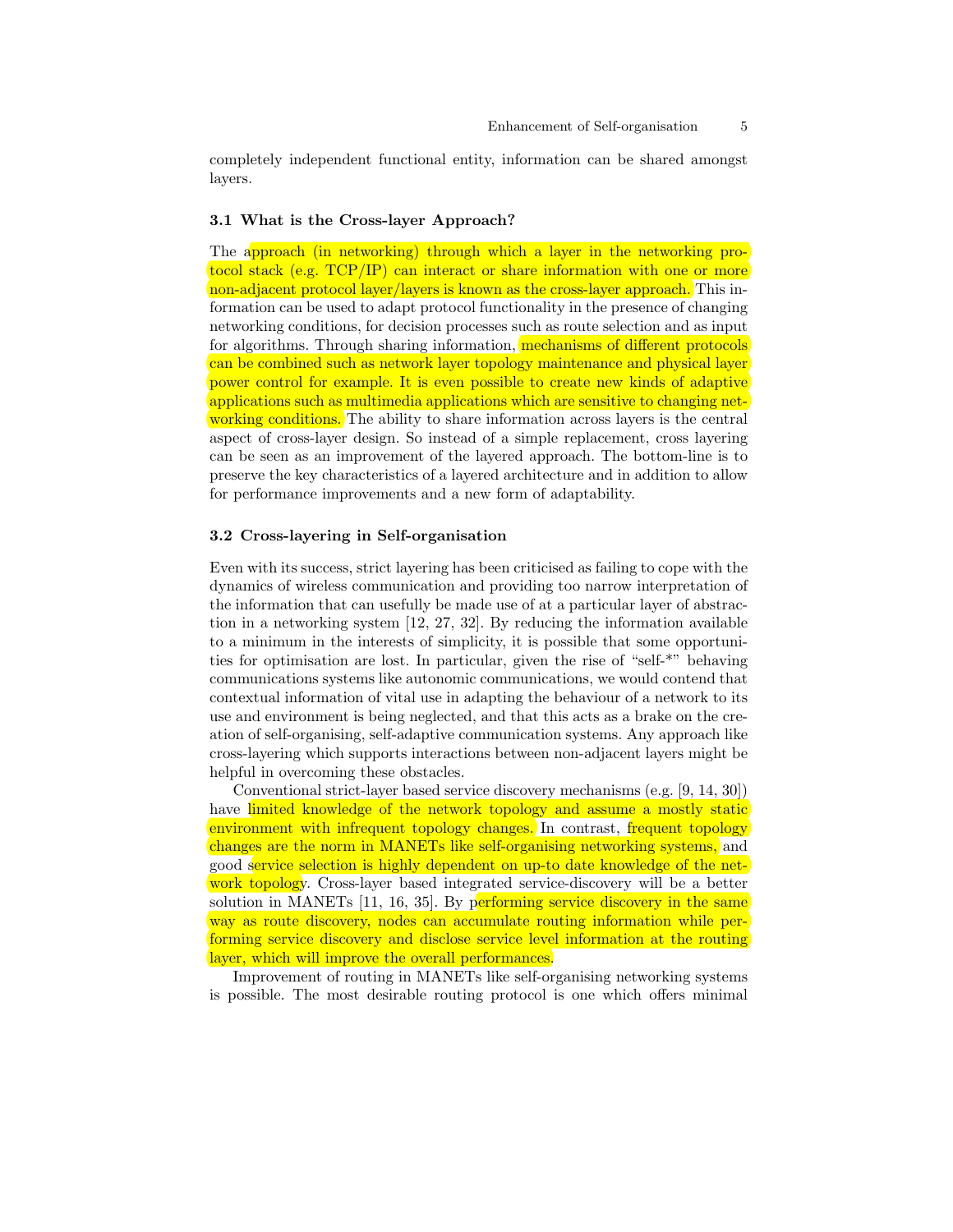end-to-end packet delays for real time traffic and less control overhead for nonreal-time traffic. This can only be achieved by exploiting link state information (such as link life time) that is generally ignored in conventional ad hoc routing protocols: even the existing hybrid protocols do not utilise link state information, and hence do not offer enormous performance advantage over existing reactive or proactive protocols. Exploitation of cross-layering in wireless routing has demonstrated considerable improvement [28, 29].

The configuration in a self-organising networking systems need to be adapted optimally in response to the actual state of the network itself and its environment. A network's state and its environments are the network level and environmental context to the system. This implies that self-organising networks are inherently context-aware. This context can be used to improve performance, adaptability, user satisfactions, and so forth. The strictly layered approaches allow interaction only between adjacent layers and this restricts the possibility of context-awareness within different layers and user. As cross-layer approaches allows non-adjacent layer interactions, so better context-based adaptations and self-cofiguration in self-organising networking systems are possible. Self-healing is needed in self-organising systems to detect, localise, and repair failures automatically. Due to the limited information availability in strict-layer approaches self-healing may not possible. On the other hand cross-layer design can be very useful in this case [6].

# 4 Related Study

So far we have found no work that explicitly addresses the use of cross-layering in self-organising networks. Some works have addressed the cross-layer approaches in improving the service discovery and routing in MANETs. Exploitation of cross-layering in wireless routing has demonstrated considerable potential. Some authors have exploited cross-layering for routing in wireless networks. In [21] a cross-layer approach has been used to exploit mobility information to enhance the performance of AODV (Ad-hoc On Demand Distnace Vector), but considers only constant transmission power which is not true most of the cases. Cross Layer AODV [29] is an efficient routing protocol crossing the routing and MAC sub-layers. A way to improve data accessibility service for a group of mobile users to access desired data has been presented in [8]. To do that it utilises cross-layer assisted predictive location-based QoS routing protocol as well as the replication services. CLSR (Cross-layer self routing) [28] exploits the information related to mobility, power failure and service together in routing for MANETs. On the other hand authors in [11, 16, 35] have exploited cross-layer approach to improve the service discovery in MANETs. They showed that application and network layer integrated cross-layer based service discovery improves the overall performances compare to the application layer based service discovery. In [6, 13] efforts are made to utilise cross-layer information for self-optimisation and selfhealing respectively. Most of these works are far from considering cross-layer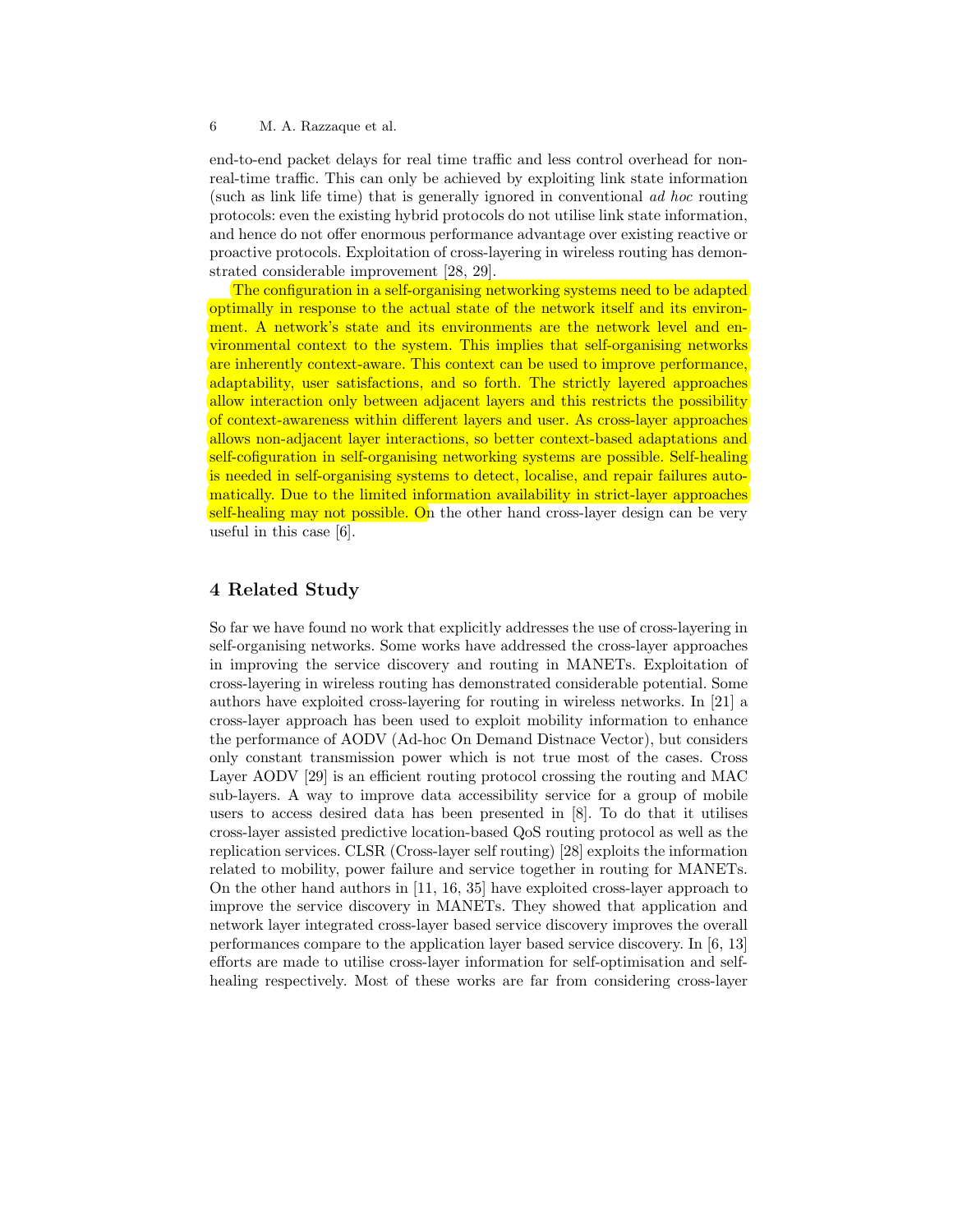design approach for the enhancement of self-organisation in networking systems which really motivates us to do this work.

## 5 Demonstration of the Enhancement

A MANET is a good example of a self-organising networking system and to demonstrate the enhancement of self-organisation using cross-layering we are considering it. Self-organising properties appear in MANETs through its dynamic topology and the routing protocol adapts the topology to the physically possible communication links to organise the network. Thus the routing protocols are directly or indirectly responsible for the self-organising properties in MANET. Routing is therefore an ideal candidate for demonstrating the advantages of cross-layer design in providing self-organisation. For the demonstration purpose we consider the ADOV [2] and the CLSR [28]. AODV is a widely studied strict-layer based routing protocol in MANET environments and CLSR is one of the cross-layer versions of it which exploits link state information and remaining power through cross-layering. Through cross-layer interactions amongst the concerned layers, CLSR the proactively and intelligently maintain the route. This ultimately helps in healing the network without external assistance and improves the route maintenance and also increases the possibility of successful service delivery in MANETs. Due to the limitation of space we are not providing the details of these protocols, please see [2] and [28] for AODV and CLSR respectively. In the following we will be using these two routing protocols to show the improvements in self-organisation in MANETs.

## 5.1 Simulation and Results

To demonstrate the enhancement in self-organisation with the help of a crosslayer approach we use simulation-based approach. For the proper exploitation of cross-layering we need a cross-layer architecture and for that purpose we are using the architecture presented in [26]. The "knowledge plane" is the key element of that architecture through which cross-layer interactions occurs between different non-adjacent layers. The "Global view" of the knowledge plane is responsible for the network related information and the "Local view" is responsible for the node level different layer's information which might be needed during the cross-layer interactions. For example for the dissemination of power warning information in CLSR we need the "Global view" and for the current battery power we need the "Local view".

For the simulation, we have chosen the ns-2.30 [1]. The simulations using Random Waypoint (RW) Model [5] were run in a 1500m by 1500m area with 50 nodes under varying conditions of mobility. Error bars in the graphs show 95% confidence interval of the presented values. We did the simulation to show three different aspects of a self-organising networking system and these are: (i) Route Improvement (ii) Self-configuration (iii) Self-healing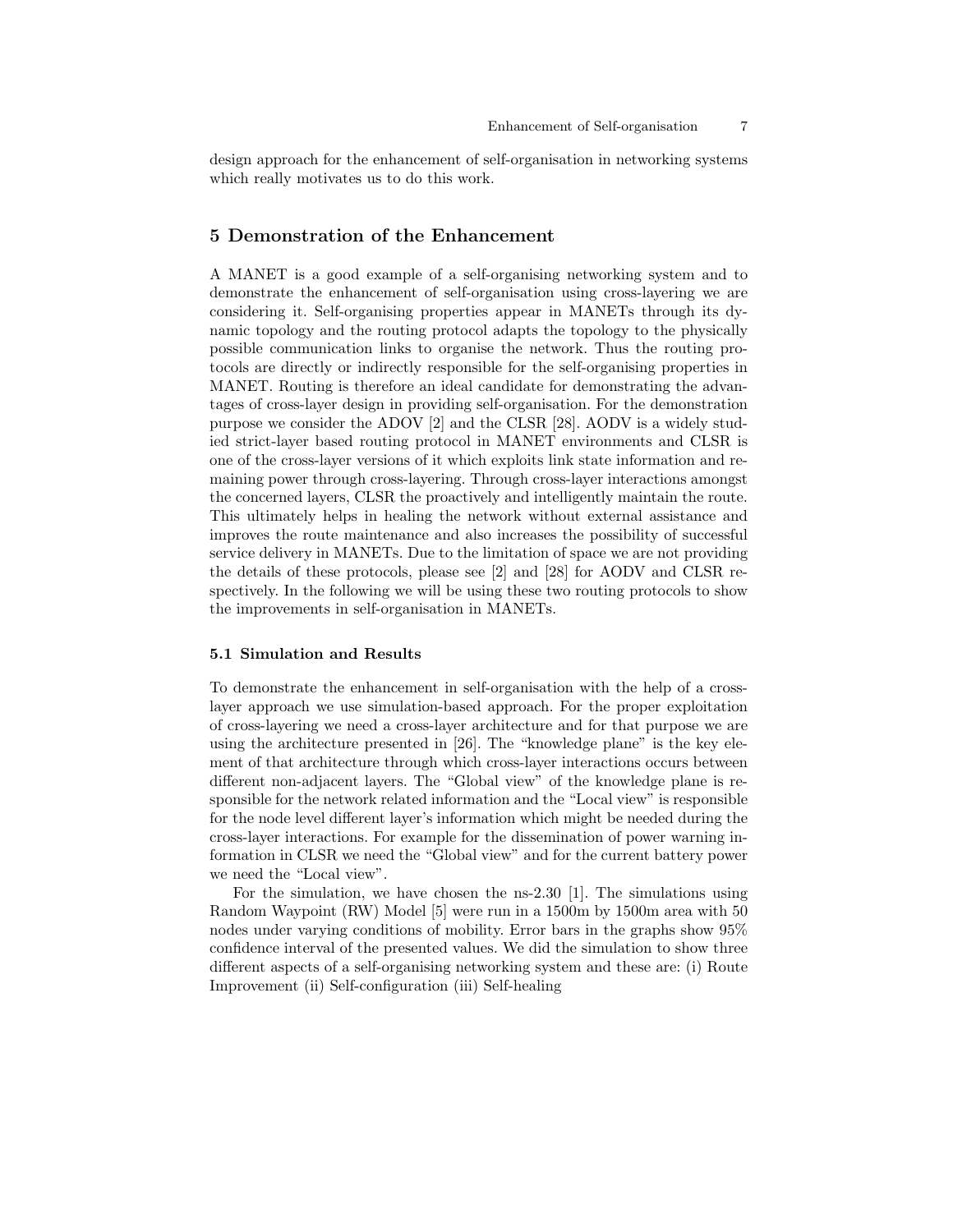Route Improvement Route breakage is one of the key performance metrics for routing protocols and in this implementation we will show the route improvement using this metric. A MANET is a kind of mobile wireless network in which every mobile node participates in routing operation. Disconnectivity with peer nodes, induced by mobility, power drains and damage makes frequent route breakage. This ultimately interrupts the self-organisation in MANETs and degrade the network's ability to offer services reliably to its peer nodes. Exploitation of information related to the cause of route breakage in routing through cross-layer approach could reduce the route breakage probability and improve the route performance, hence the self-organisation. With the help of CLSR we could show that through cross-layering route breakage reduction is possible. In CLSR, mobility- induced disconnectivity information is contributed by the cross-layering among the network, MAC/link and physical layers, whereas cross-layering between the physical and network layers contributes remainingpower information (for implementation detail see [28]). Using this information, received signal power measurements and a prediction algorithm CLSR could predict the link life time of a link/route and thus it knows the residual life time of a route and the probable route breakage. Finally using the predicted link life time CLSR proactively maintain the route and reduce route breakage. All these together helps in the improvement of the self-organisation in MANETs and reduce service disruptions.



Fig. 1. Route improvement using cross-layering

Figure 1 presents the results for route breakage probability with respect to maximum node velocity/speed. As shown in the graph, for similar network scenario the cross-layer supported routing protocol CLSR shows around 20% lower route breakage probability than its counterpart strict-layer based routing protocol AODV. AODV deals with the link breakage reactively, whereas CLSR does it proactively, which helps it in advance route discoveries and route repair before the real happening of the link breakage and thus reduces the scope of link/route breakage. The trend in figure shows that route breakage probability increases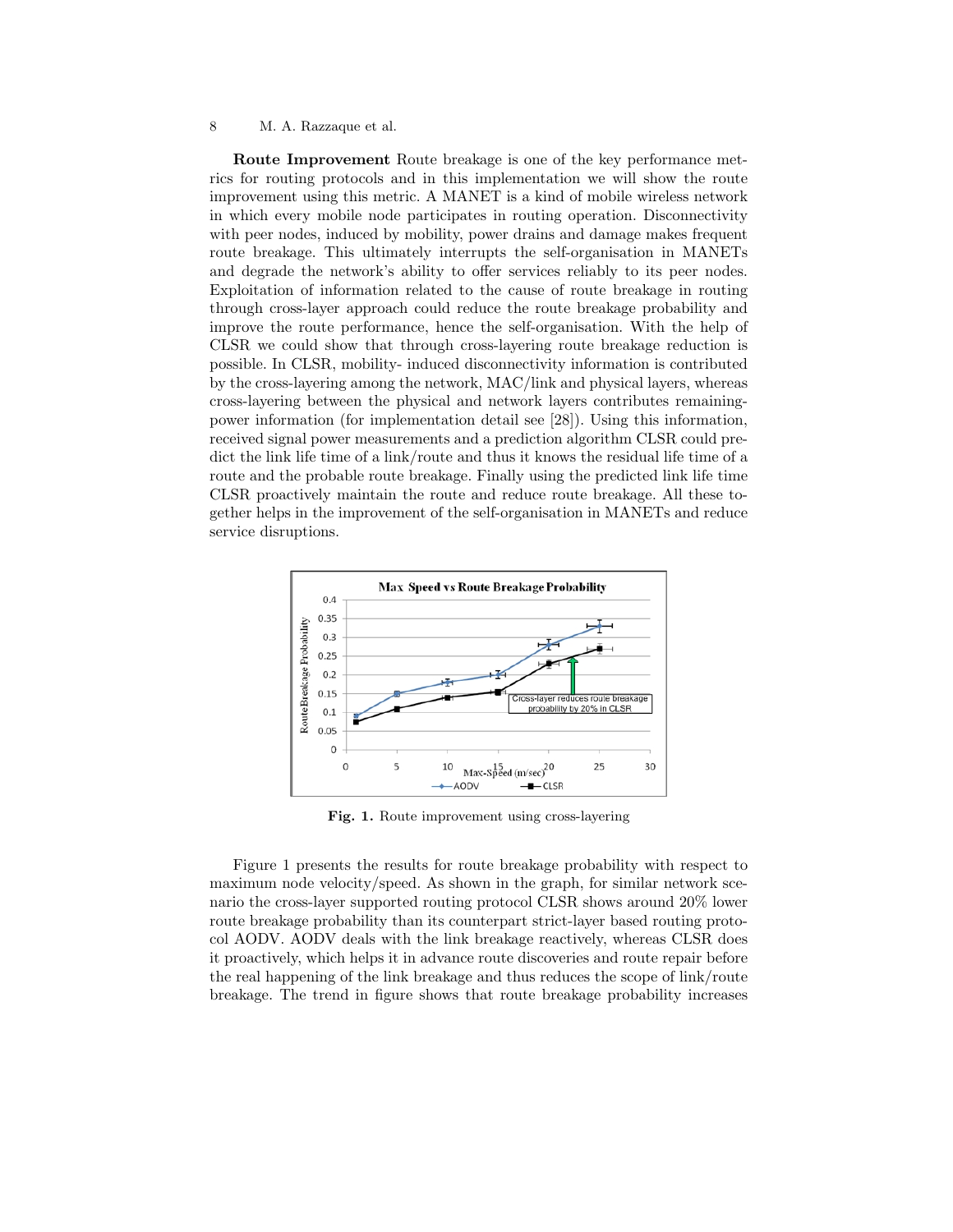with increasing node speed. This is because with increasing speed, a node moves from its neighbour node's transmission range quickly which increases the route breakage.

Self-configuration Self-configuration is the method for (re-)generating sufficient configurations depending on the current situation in terms of environmental circumstances, e.g. connectivity, quality of service parameters. Self-organisation manifests itself through configuration changes in response to changing user requirements or network conditions. For the adaptation purpose context-awareness is needed. Exploiting network-related context information can make wireless networks like *ad hoc* simpler, more efficient and more powerful thus simplifying the management of the networking infrastructure for network operators while providing end users with value-added services and an enhanced communication experience. For example, using the networking environments or situational context available resources can be managed according user preferences. In the following we are considering a MANET in a disaster relief operation.

At the times of calamity, rescue and recovery efforts are usually hampered by communications failure as the incumbent communications infrastructure has most likely been damaged or destroyed during the disaster. An ad hoc communications infrastructure, with support for multimedia traffic such as Voice over IP and video streaming, can be placed to support the command, control and communication needs of the rescue and recovery operations. In this paper we are considering a situation where a rescuer is doing VoIP conversion with his mates and also downloading some data (TCP traffic) from his headquarters. VoIP conversation is critical for the rescue effort and it requires minimum QoS support (e.g. minimum bandwidth, delay, etc) and the other application is delay tolerant. During the conversation, for some reasons overall bandwidth of the network drastically falls (due to some obstruction) and if both of the services continue with their existing bandwidth sharing ratio then QoS of the conversation service goes lower than the minimum which will make it useless service. One can solve this problem by closing the downloading application manually but with the help of cross-layer architecture and integration of context-awareness we can self-configure the connections and solve the problem automatically.

Application's bandwidth share management, on a receiving device can be done through the manipulation of the receiver window of its TCP connection such as Receiver Window Control [23]. The receiver reflects its receive buffer status by the advertised window field in the acknowledgments to the sender. If the advertised window decreases, the sender also reduces its send rate. This TCP behaviour can be exploited to reduce the throughput of some applications and consequently increase throughput of rest of the applications, on the receiver. For the above problem we can use this Receiver Window Control. When the link quality goes down then advertising the very small or even zero receiver window for the file download connection will help to increase the bandwidth for the VoIP traffic.

This implementation combines user's (preference) and network's context (dynamic environmental data) and application's QoS requirements to configure the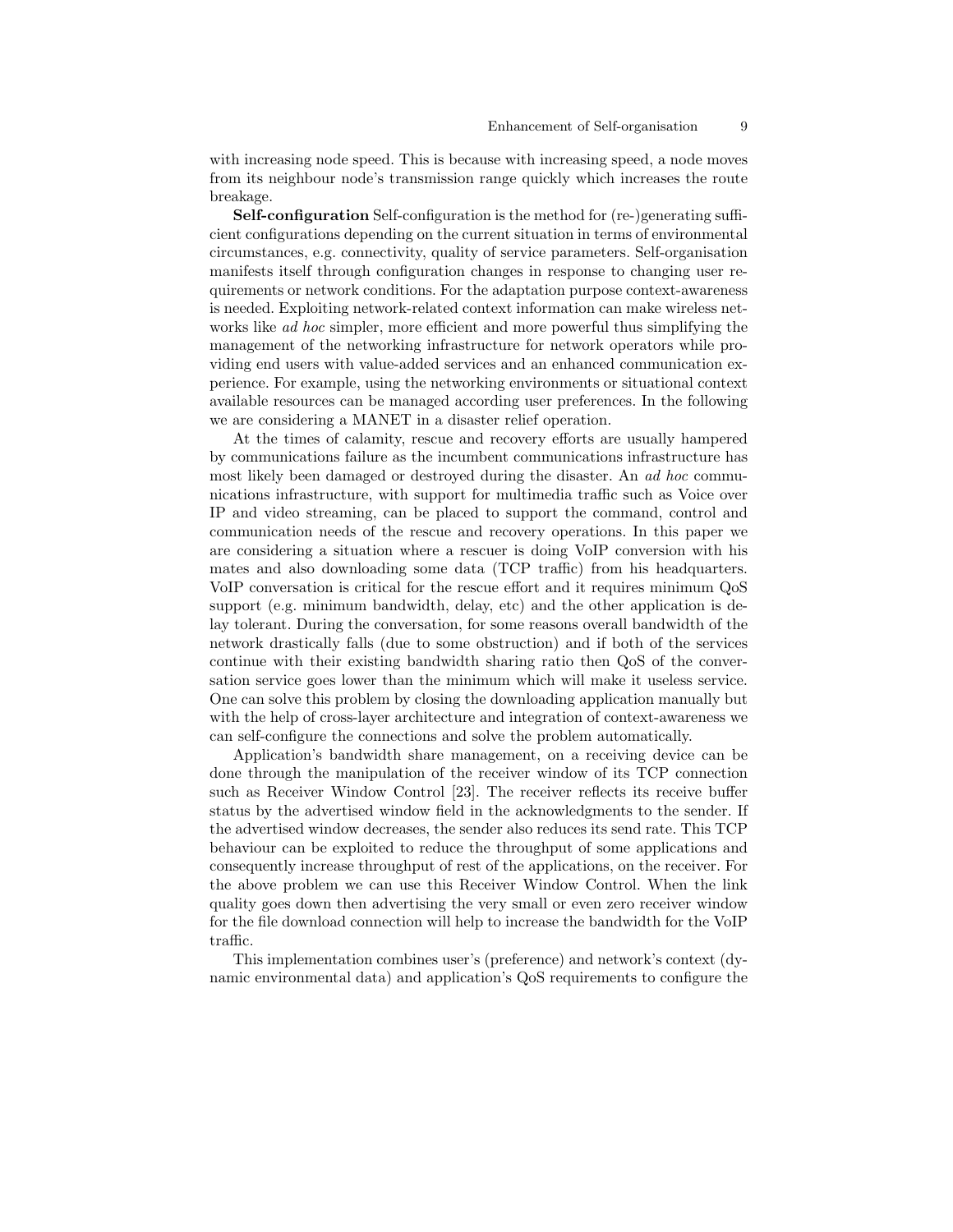

Fig. 2. A snapshot of the implementation of self-configuration using cross-layering

transport layer protocol. To get the network's environmental data, the cross-layer architecture exploits existing link's bandwidth and delay information collected form MAC/Link layer and transport layer. This bandwidth and delay information indirectly presents the environment. In self-configuring the transport protocol in real-time, cross-layer architecture maximises the opportunity that QoS requirements will be met, given the current network situation. During context learning (collection/gathering), the cross-layer architecture considers application QoS levels and the ability of the network to fulfil these requirements. Concern layer related metrics or several management information bases (MIBs) can be used in this purpose. Related application metrics and user preferences populate the "Knowledge Plane" once at the beginning of a communication. Application metrics contains information on the required transmission characteristics (i.e. real-time/non real-time and synchronous/asynchronous), and acceptable worstcase performance metrics (i.e. maximum acceptable bit error rate and maximum acceptable latency), whereas user preferences contains information regarding priority levels of services.

Stepwise interactions for this implementation shown in figure 2 are: (1) Knowledge plane periodically checks the link's bandwidth collected from MAC Layer. (2) If the link bandwidth is lower than a critical value then it collects the end to end delay for the concerned link. In this step, knowledge plane calculates the minimum bandwidth requirements (for the current situation) for the acceptable worst-case performance metrics (i.e. delay jitter for VoIP traffic) and if the total available bandwidth is less than the minimum requirement then knowledge plane does nothing. Otherwise, knowledge plane calculates the additional bandwidth requirements (minimum required bandwidth - existing bandwidth) for the VoIP and on the basis of the priority levels (higher priority for VoIP traffic) collected from the user it also finds the bandwidth share ratio of the two traffic flows. (3) Knowledge plane gets the current receiver window size for the downloading connection from the Transport layer (TCP). (4) Finally, knowledge plane calculates the new receiver window size (reduced) for the TCP connection and updates the Transport layer accordingly. This reduced receiver window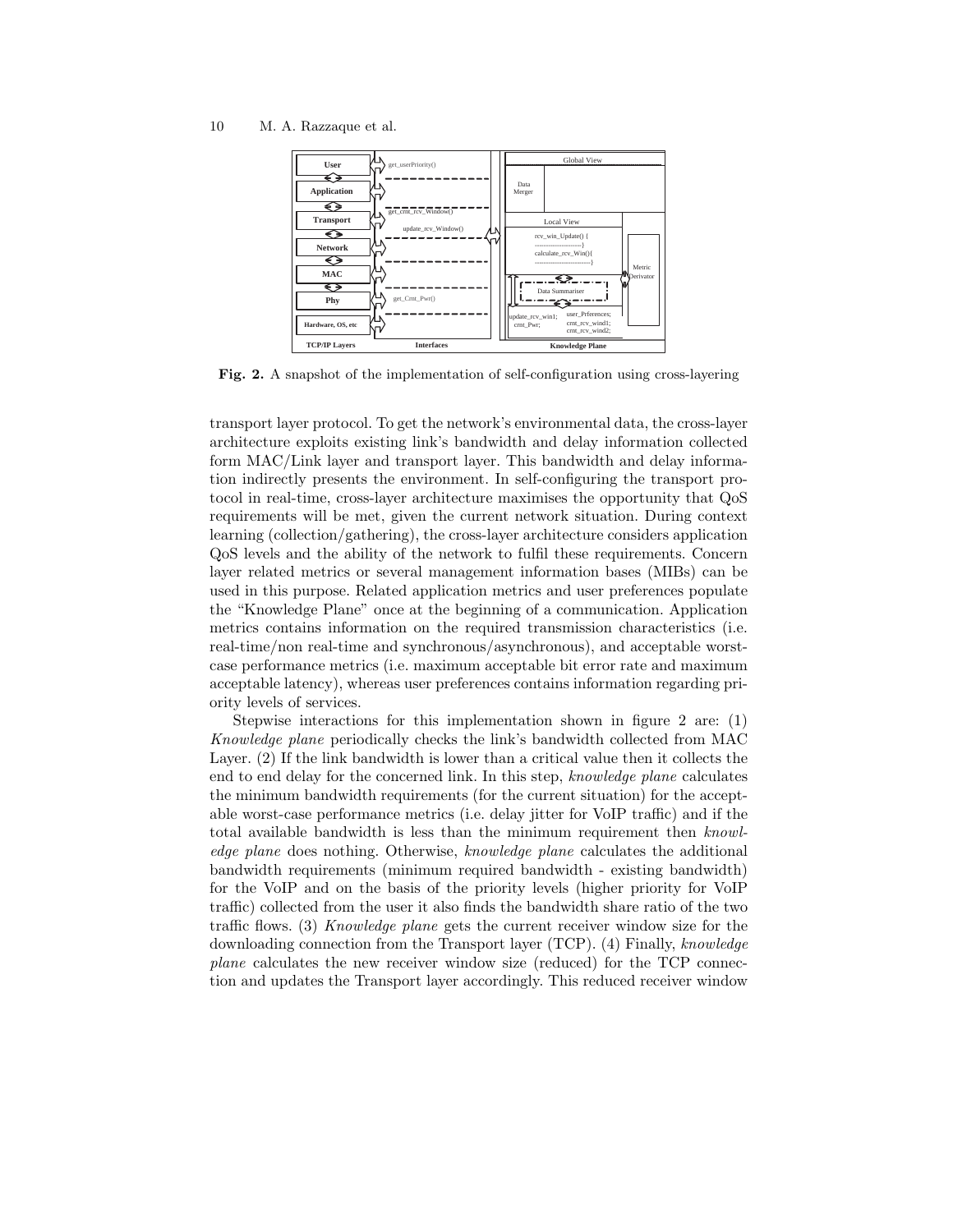size ultimately contributes in increasing the bandwidth of VoIP traffic, hence maintain the minimum QoS for the higher priority service (VoIP).



Fig. 3. The problem without cross-layer design



Fig. 4. Result of cross-layer supported self-configuration

Figure 3 shows the problem when there is no cross-layer and both the applications get the almost same bandwidth when the bandwidth falls. As shown in the figure the bandwidth (16kb) becomes less than the minimum requirement (24kb [3]). In this situation VoIP traffic, the mission-critical task could not support QoS. Figure 4 is the solution to this problem using the cross-layer implementation. When the link quality as well the link bandwidth goes down, instead of equal sharing of the current bandwidth between the applications, it utilises QoS requirements and user context (priority) to self-configure and distribute the available bandwidth. After the redistribution of bandwidth VoIP traffic gets around 26.1kb whereas TCP traffic gets around 6.2kb, which means VoIP can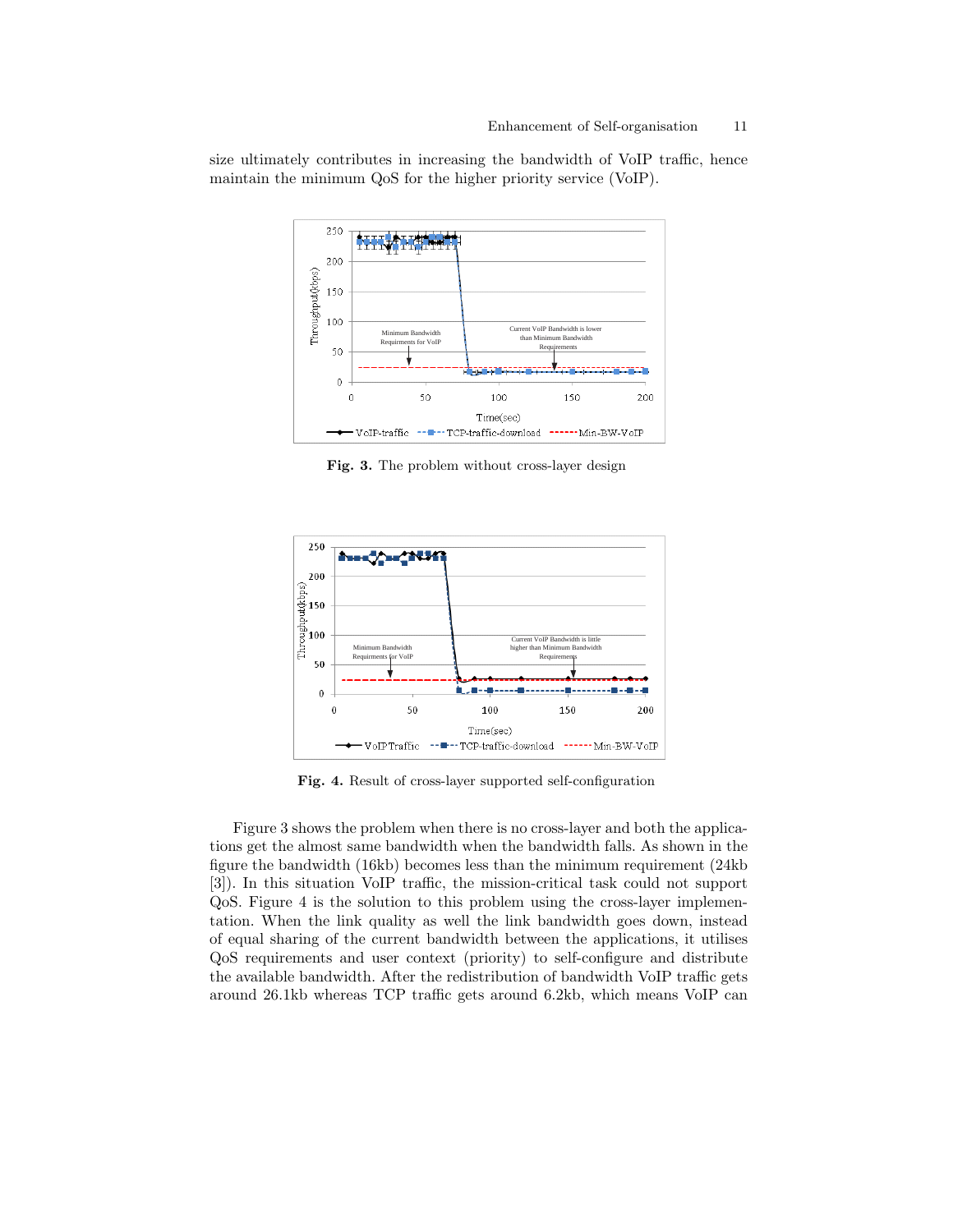maintain the minimum QoS. Being a real-time traffic VoIP flow can not tolerate delay but the other one can. Therefore, real time traffic gets the higher priority than the non-real time one. This example of self-configuration shows that through cross-layer support, a self-organising networking system can enhance its overall performances which is not possible through strict-layer approaches.

Self-healing Self-healing is the mechanism that allows to detect, localise, and repair failures automatically, primarily distinguished by the cause of the failure. For a network, self-organisation essentially means being able to react to such failure situations automatically which means they needs to be self-healed and MANETs shows that property. From a MANET perspective, self-organisation is essential to enforce routes that need to be persistent in time: self-organisation makes the MANET self-healing with respect to link breakdowns caused by nodes mobility or power failure of intermediate route nodes.



Fig. 5. Sample network scenario one considered for self-healing

In the following we use CLSR to show the enhancement in self-organisation/selfhealing for MANETs. For this case we are considering the scenario as shown in figure 5(a). It consists of twelve nodes and three of them (black coloured nodes), provide three different types of services and others are client nodes. In particular node MN4 and MN11 provide x-type of service which has a service ID (SID) 1. This figure also shows the service table which is available at the network layer of each node and this is contributed by the cross-layer service discoveries and global view formation which were initiated by the node MN1 and MN9 at different times for the service requests for services with service ID 1 and 2 respectively. Finally, MN1 follows the route MN1-MN3-MN6-MN11 to get the service from the node MN11. During this service, sometime around 150s MN11 moves out of range of the network and with the help of CLSR routing scheme and global information all the nodes re-organise themselves similar to figure 5(b). After this organisation, even at the absence of the MN11 node; CLSR and AODV can still support x-type service through MN4 as it can provide the same service. As CLSR exploits proactive route maintenance and service level information at the network layer, so it will the service with lesser control overhead than AODV. As all the nodes (after the move out of MN11) are getting x-type service from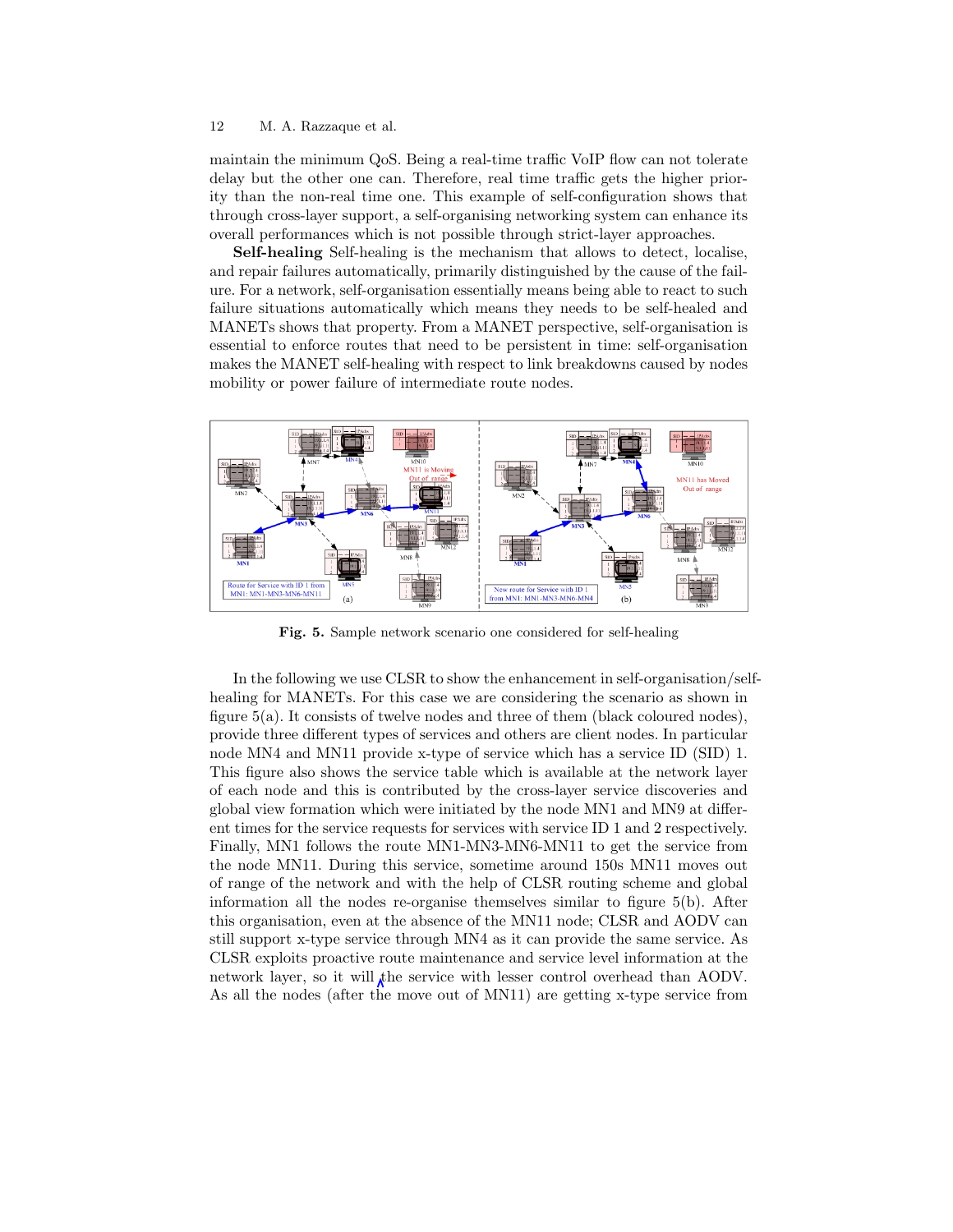MN4, so the chances of congestion increases to the links towards MN4 and thus throughput decreases little bit for all the approaches as shown in figure 7.



Fig. 6. Sample network scenario two considered for self-healing



Fig. 7. Throughput for sample network scenario

After the move out of MN11, MN4 over hit by the service requesters and it loses power and finally dies at around 180s. At this situation AODV would not be able to provide x-type service to any node of the network due to lack of any service providing node. On the other hand in CLSR, before the complete dead of the node MN4 predicts its probable power failure and checks service level information to know whether any server for this service is available or not. If there is no node to provide x-type service then MN4 initiates the CLSR's service replications to node MN6 (here we are assuming that all nodes are able to receive service/data replications). After this service replication, service information table will be changed at MN6 and this change initiates the gossiping (the dissemination approach in cross-layer architecture) and with the help of disseminated service level information most of the nodes update their service table as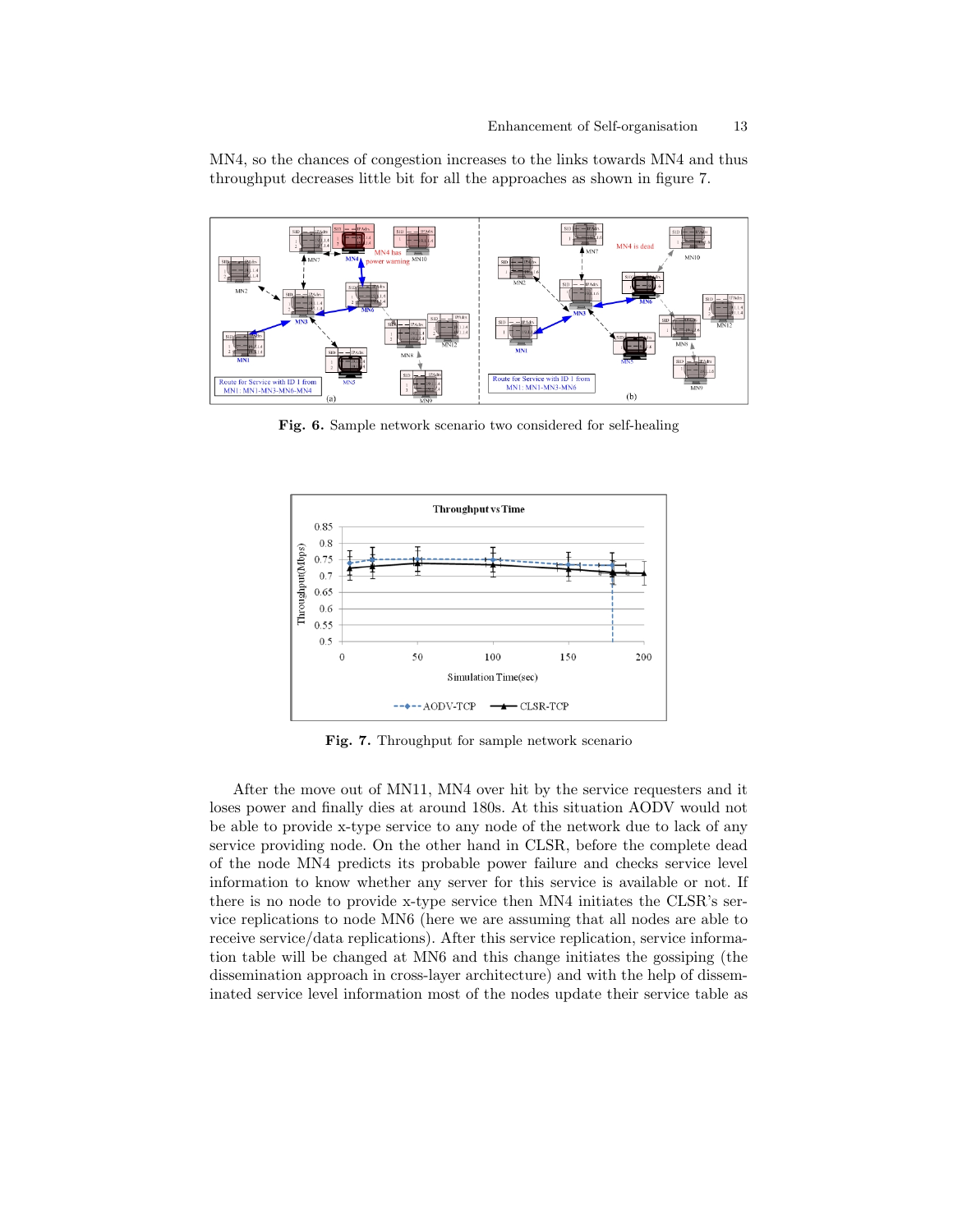shown in figure 6. Finally, MN1 gets the x-type service from MN6. This whole process is can be easily defined as the self-healing in the concerned network and this came with the help enhanced self-organisation within the nodes through cross-layering. As shown in figure 7, there is no service for MN1 after 180s when we use AODV but for CLSR throughput remains almost similar for all the time. This is enhancement in the performance comes through cross-layering at the cost of extra overhead and this due to service replication.

# 6 Conclusions

MANET architectures are increasingly popular in many area of communications, but pose significant challenges in terms of management. They thus provide a perfect environment within which to deploy and experiment with "self-\*" properties. While most of the existing works have focused on providing self-organisation using layered design, we believe that cross-layer designs can offer improvements by taking account of the context information collected from multiple different sources. We have implemented a cross-layer routing protocol and compared it with a well-studied layered protocol. To demonstrate the potentials of the crosslayer design approach in enhancing the self-organising properties of wireless networking such as MANETs, we did simulations to show three different aspects (route, self-configuration and self-healing) of a self-organising networking system. Results show the possible improvements in their respective aspects which ultimately enhance the self-organising properties in MANETs like wireless networking environments. These improvements are contributed by the advantages of cross-layer protocol, most notably the prediction and proactive masking of faults caused by node movement and power loss. By adapting routing and service bindings in CLSR, we have been able to demonstrate that cross-layered design can synthesise information in order to improve network behaviour in a way that is difficult to integrate into layered approaches.

What our work does not provide is a design methodology for replacing the information hiding and modularity inherent in layered designs. It certainly seems possible that cross-layer designs will suffer from "spaghetti code" design flaws and a consequent reduction in their maintainability, and this is a subject we wish to explore further in future. We also need to understand the way in which different adaptations are triggered by environmental changes, so that we can predict the adaptive network's performance and robustness more accurately.

# 7 Acknowledgments

This work is partially supported by Science Foundation Ireland under grant number 04/RPI/1544, "Secure and Predictable Pervasive Computing" and Higher Education Authority PRTLI4 under grant number R10891, "NEMBES: Networked Embedded Systems."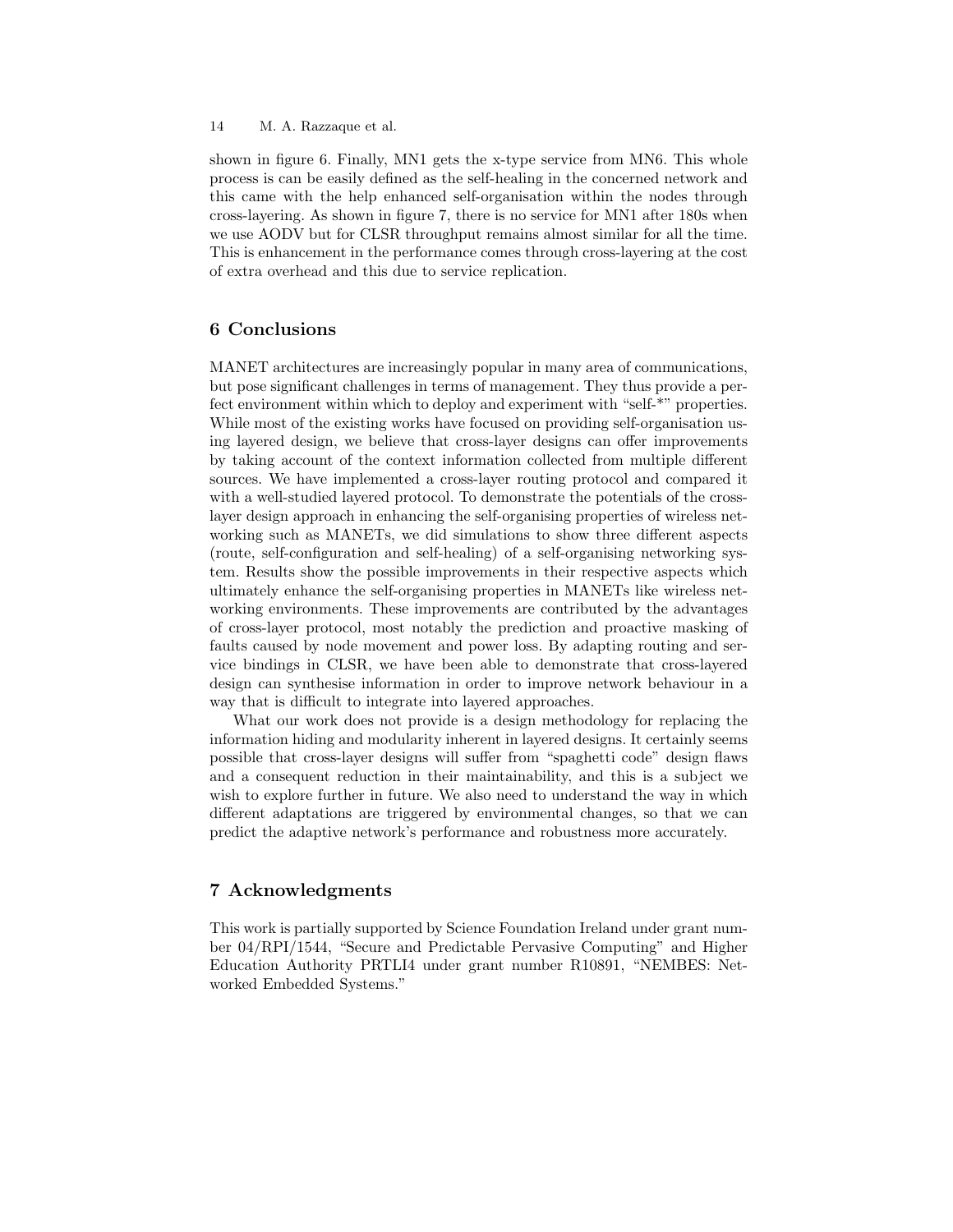# References

- 1. The network simulator. http://www.isi.edu/nsnam/ns/ns-build.html.
- 2. Rfc(3561) for AODV. http://rfc.dotsrc.org/rfc/rfc3561.html.
- 3. What is bandwidth and how does it affect VOIP? http://www.quickstartvoip.com/articles/what-is-bandwidth.html.
- 4. Mehran Abolhasan, Tadeusz Wysocki, and Eryk Dutkiewicz. A review of routing protocols for mobile ad hoc networks. Ad Hoc Networks, 2:1–22, 2004.
- 5. Josh Broch, David A. Maltz, David B. Johnson, Yih-Chun Hu, and Jorjeta Jetcheva. A performance comparison of multi-hop wireless ad hoc network protocols. In Mobile Computing and Networking, pages 85–97, 1998.
- 6. W. Chen C. Sadler and L. Kant. Cross-layer self-healing in a wireless ad-hoc network. In Proceedings of World Wireless Congress, 2005.
- 7. Z J Cai, M Lu, and X D Wang. Channel access-based self-organized clustering in ad hoc network. IEEE Transaction on Mobile Computing, 2:102–113, 2003.
- 8. K. Chen, S. Shah, and K. Nahrstedt. Cross-layer design for data accessibility in mobile ad hoc networks. In Proceedings of 5th World multiconference on systemics, cybernetics and informatics, 2001.
- 9. S.E. Czerwinski, B.Y. Zhao, T.D. Hodes, A.D. Joseph, and R.H. Katz. An architecture for a secure service discovery service. In Proceedings of MobiCom, 1999.
- 10. Falko Dressler. Self-organization in ad hoc networks: Overview and classification. Technical report, University of Erlangen, Martensstr. Germany, 2006.
- 11. J. Antonio Garcia-Macias and Dante Arias Torres. Service discovery in mobile ad hoc networks: Better at the network layer? In ICPPW '05: Proceedings of the 2005 International Conference on Parallel Processing Workshops (ICPPW'05), pages 452–457, Washington, DC, USA, 2005. IEEE Computer Society.
- 12. Liljana Gavrilovska. Cross-layering approaches in wireless ad hoc networks. Wireless Personal Communications, 37(3-4):271–290, May 2006.
- 13. X. Gu, X. Fu, H. Tshofenig, and L. Wolf. Towards self-optimizing protocol stack for autonomic communication: Initial experience. In Proceedings of the 2nd IFIP International Workshop on Autonomic Communication, volume 3854 of LNCS, pages 183–201. Springer-Verlag, October 2005.
- 14. E. Guttman. Service location protocol: automatic discovery of IP network services. IEEE Internet Computing, pages 71–80, 1999.
- 15. Zygmunt J. Haas. A new routing protocol for the reconfigurable wireless networks. In Proceedings of 6th IEEE International Conference on Universal Personal Communications, pages 562–566, 1997.
- 16. Gertjan P. Halkes, Aline Baggio, and Koen Langendoen. A simulation study of integrated service discovery. In EuroSSC, pages 39–53, 2006.
- 17. F. Heylighen and C. Gershenson. The meaning of self-organization in computing. citeseer.ist.psu.edu/heylighen03meaning.html.
- 18. Francis Heylighen. The science of self-organization and adaptivity. In Knowledge Management, Organizational Intelligence and Learning, and Complexity, in: The Encyclopedia of Life Support Systems, EOLSS, pages 253–280. Publishers Co. Ltd, 2003.
- 19. J.L. Van Den Berg, O. Linnell, M. Amirijoo, H. van den Berg, R. Litjens, A. Eisenblatter, C. Blondia, T. Kurner, J. Oszmianski, and C. Schwettz. Self-Organisation in Future Mobile Communication Networks . In ICT - Mobile Summit, 2008.
- 20. Manish Kochhal, Loren Schwiebert, and Sandeep Gupta. Role-based hierarchical self organization for wireless ad hoc sensor networks. In Proceedings of the 2nd